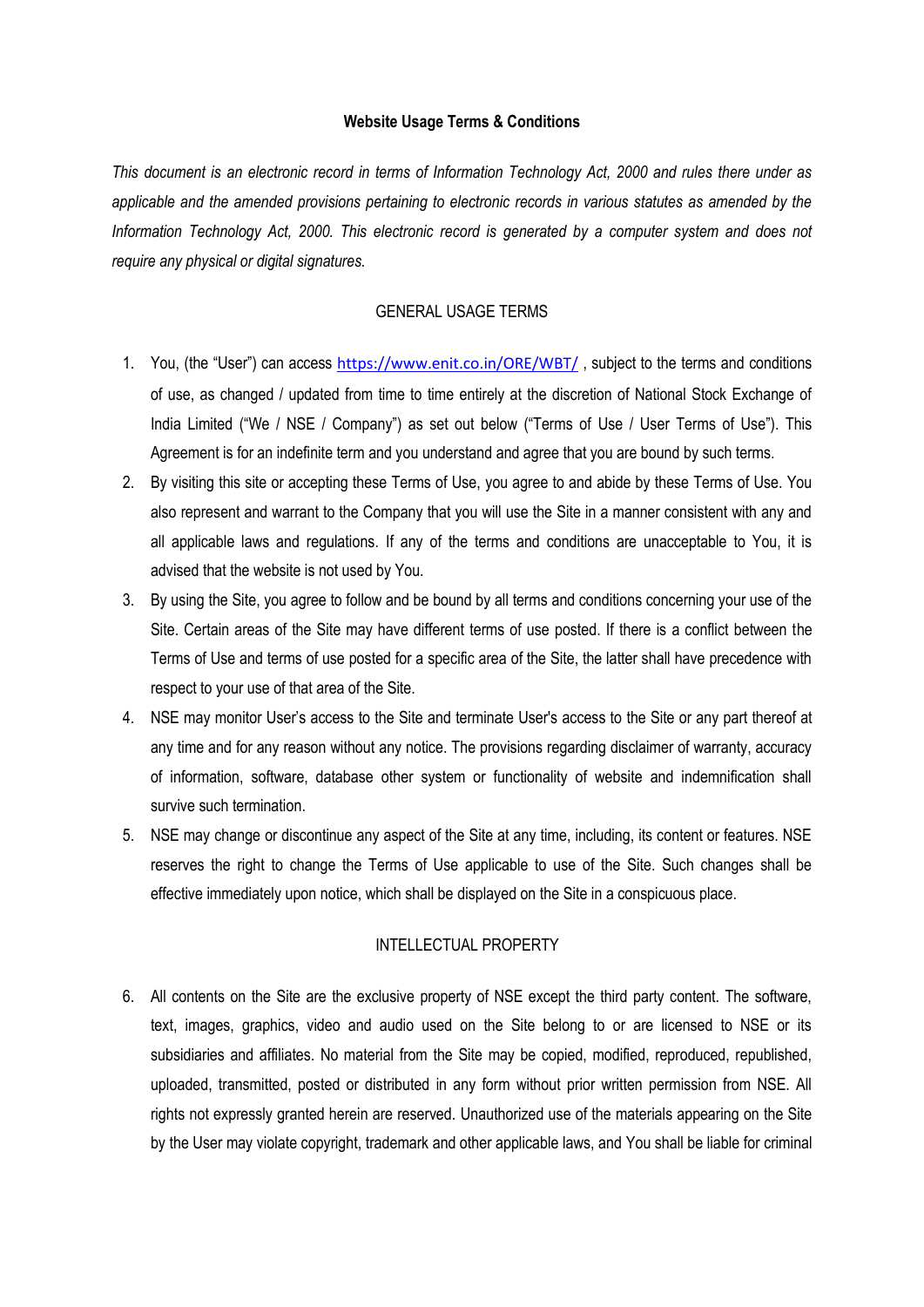and/or civil penalties for the same. You are granted a non-exclusive, non-transferable, limited right to access the Site and avail the services provided by NSE on the Site.

## **DISCLAIMERS**

- 7. NSE does not warrant that the Site will operate error-free or that the Site and its servers are free of computer viruses or other harmful mechanisms. If your use of the Site or content therein results in the need for servicing or replacing equipment or data, NSE is not responsible for any such costs that the User man incur. Site and content are provided on an "as is" basis without any warranties of any kind including, but not limited to any implied warranties of merchantability or fitness of the content for any particular purpose. While utmost care is taken to provide correct and up to date information, NSE does not warrant the accuracy, completeness and timely availability of the information provided on the site and accepts no responsibility or liability for any error or omission in any information provided on the site or its comprehensiveness. NSE to the fullest extent permitted by law, disclaims all warranties, whether express or implied, including the fitness for particular purpose and non-infringement.
- 8. NSE shall not be liable for any damage to User's computer system or loss of data that result from the download of any content, materials, and information from the Site or use of any software, systems, functionality, or other services on the Site. Further, under no circumstances, NSE shall be liable for any unlawful act of the User or its affiliates, relatives, employees, agents including misuse of any data, unfair trade practices, fraud, cyber-squatting, hacking and other cyber-crimes. In no event shall NSE be liable for damages of any kind, including without limitation, direct, incidental or consequential damages (including, but not limited to, damages for lost profits, business interruption and loss of programs or information) arising out of the use of or inability to use Site, or any information provided thereon, or any claim attributable to errors, omissions or other inaccuracies in the Site.
- 9. You shall not send, submit, post, or otherwise transmit, material or messages that contain software virus, or any other files that are designed to interrupt, destroy, and negatively affect in any manner whatsoever, any electronic equipment in connection with the use of the Site, or other user's ability to use the Site.

### INDEMNITY

- 10. User agrees to indemnify and hold NSE, its subsidiaries, affiliates, officers and employees, harmless from any claim, demand or damage, including reasonable attorney's fees, asserted by any third party due to or arising out of your use of or conduct on the Site. NSE reserves the right to disclose any personal information about you and your use of the Site including its contents, without your prior permission if NSE has a good faith belief that such action is necessary to :
	- conform to legal requirements or comply with legal process;
	- protect and defend the rights or property of NSE or its affiliated companies;
	- enforce the Terms of Use; or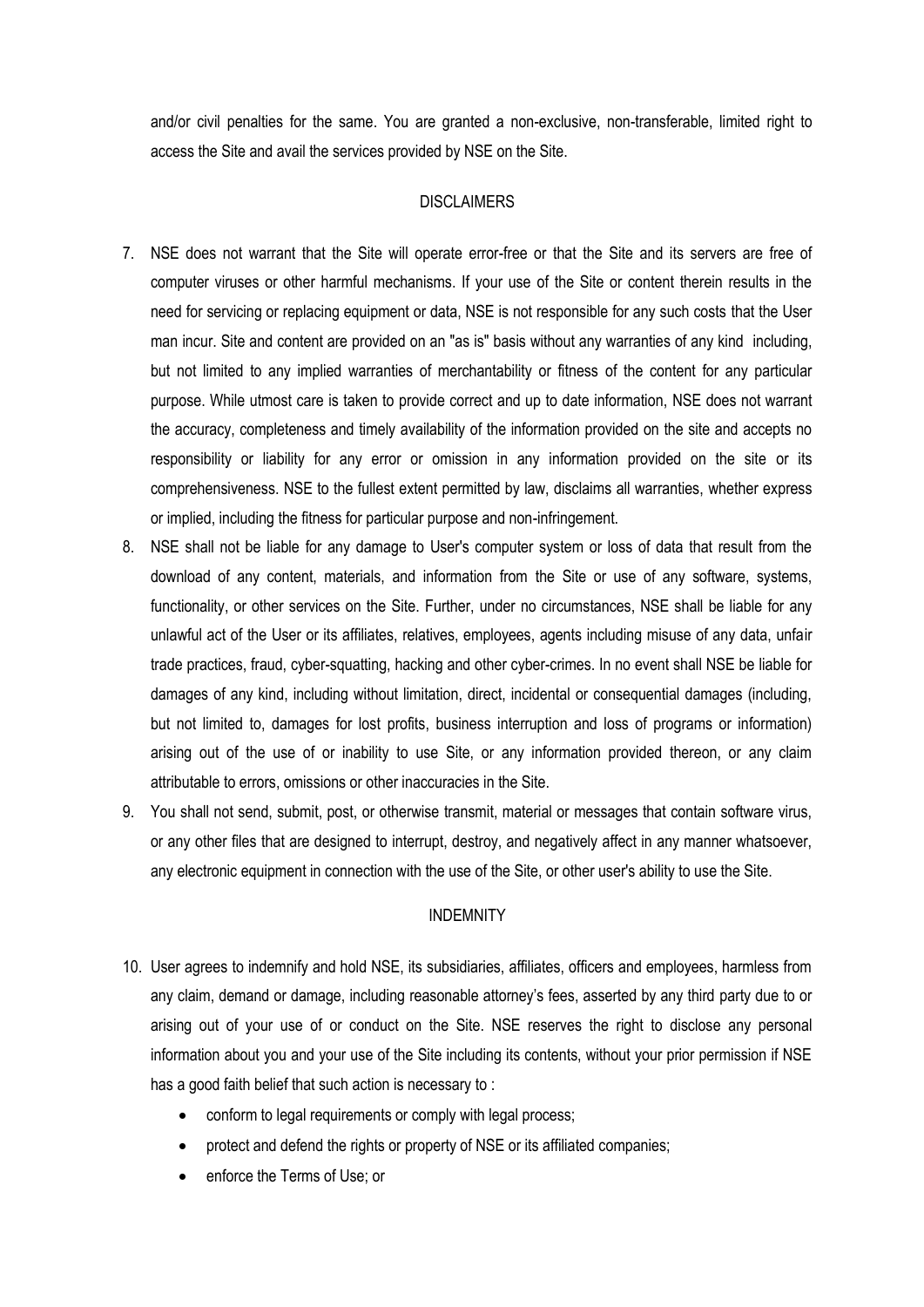- act to protect the interest of its members or others.
- 11. The User's right to privacy is of paramount importance to NSE. Any information provided by the User will not be shared with any third party, except in the manner provided under these Terms of Use and for the intended purpose for which such information is provided by the User, in which case User's consent is implied. NSE reserves the right to use the information to provide the User a more personalized online experience and for the improvement of the Website.

#### SECURITY, CONFIDENTIALITY AND USER PROHIBITION

12. For availing the services under the Site, registration by the User is required. You will receive a password and account designation upon completing the registration on the Site. You are responsible for maintaining the confidentiality of the password and account and are fully responsible for all activities that occur under your password or account. All acts done on the Site under your account shall be deemed to be done by you or on your behalf. By registering, you agree to the following terms in addition to any other specific terms which shall be posted at an appropriate location of the Site. Each registration is for a single individual user only. To access these services, you will be asked to enter your individual User Name and Password. Therefore, we do not permit any of the following:-

a) Any other person sharing your User Name and Password.

b) Any part of the Site being cached in proxy servers and accessed by individuals who have not registered with Site as users.

c) Access through a single User Name and Password being made available to multiple users on a network.

- 13. If we reasonably believe that a User Name and Password are being used / misused in any manner as clarified above, we reserve the right to cancel access rights immediately without notice, and block access to all users from that IP address. However such blocked access may be unblocked after investigation and only upon NSE's satisfaction of the right use by the registered user.
- 14. You specifically agree that NSE shall not be responsible for unauthorized access to or alteration of your transmissions or data, any material or data sent or received or not sent or received through the Site.
- 15. Specific Prohibited Uses:

The Site may be used only for educational and academic purposes by authorized individuals for NSE FinBasics learning and assessment purpose only. NSE specifically prohibits any other use of the Site, and all Users agree not to perform any of the following:

- a) Send unsolicited mail or e-mail, making unsolicited phone calls or send unsolicited faxes regarding promotions and/or advertising of products or services to a user of the Site;
- b) Take any action that imposes an unreasonable or disproportionately large load on the Site's infrastructure;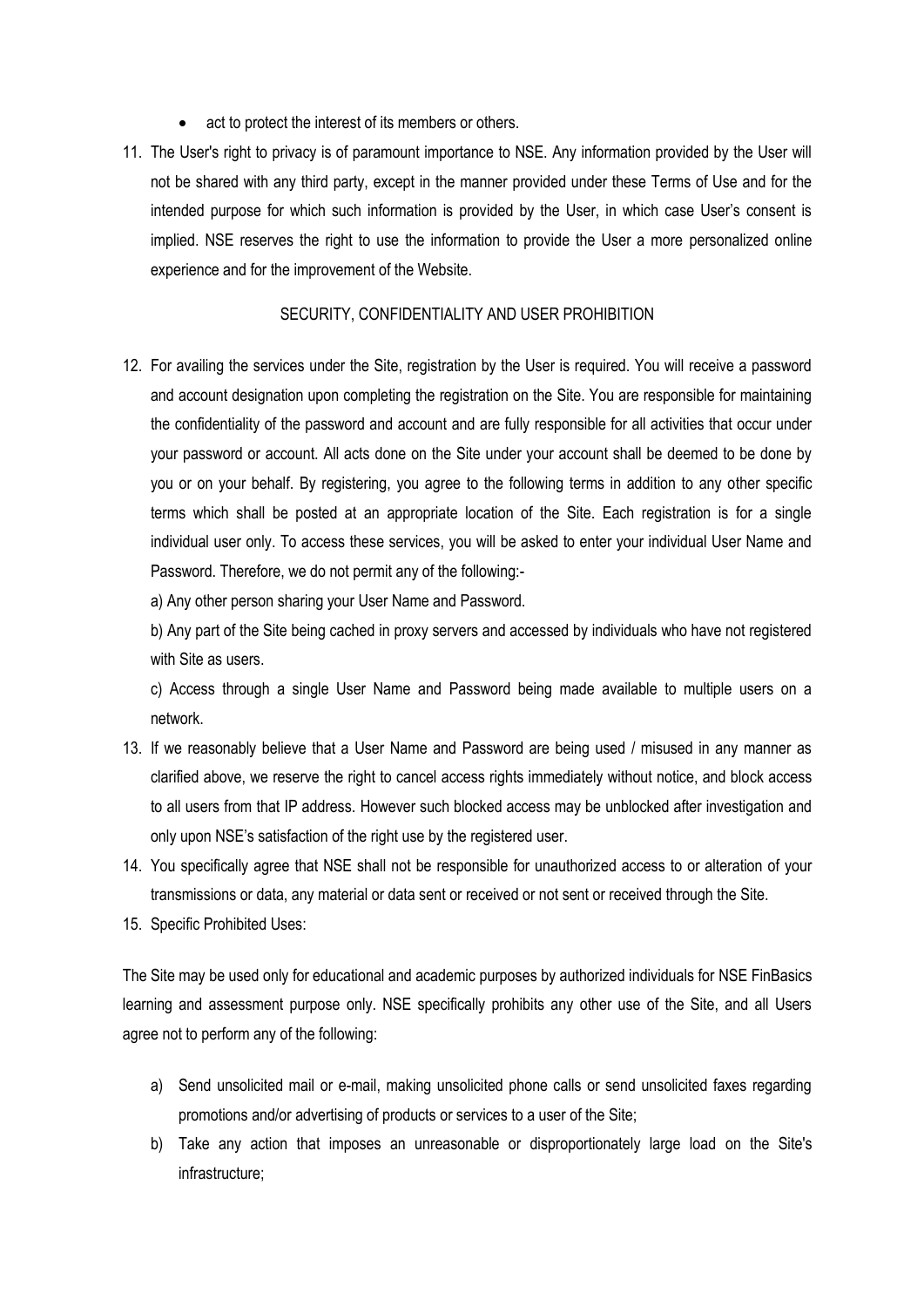- c) Attempt to decipher, decompile, disassemble or reverse engineer any of the software comprising or in any way making up a part of the Site;
- d) Aggregate, copy or duplicate in any manner any of the content or information available from the Site; or
- e) The Users agree not to use / insert any of the User's URL, weblink, e mail address and website while accessing any material on the Site.

On nonconformance by users of any of the aforesaid terms, NSE may in its sole discretion, restrict or terminate the offending User's ability to access the Site and determine whether to take any other actions, whether to remove or request the removal of the User's content. NSE shall have no liability or responsibility whatsoever to Users for performance or nonperformance of such activities.

16. NSE does not make any representation or undertaking for or on behalf of any of the candidates or corporates as may be listed herein on the Site. Further, NSE does not implicitly or explicitly support, refer or endorse any of the candidates or corporates that may be listed on the Site.

### APPLICABLE LAWS

- 17. The User hereby specifically agrees to comply with the requirements of the Information Technology Act, 2000 as also rules, regulations, guidelines, bye laws and notifications made thereunder, while on the Site. The user also undertakes that the content provided by him/her is not defamatory, obscene, threatening, abusive or hateful. The User shall alone be responsible for all his acts, deeds and things and that he alone shall be liable for civil and criminal liability there under or under any other law for the time being in force.
- 18. NSE recognizes the receipt, transmission or distribution of spam emails (unsolicited bulk emails) as a major concern and has taken reasonable measures to minimize the transmission and effect of spam emails in its computing environment. All emails received by NSE, are subject to spam check. Any email identified as spam will be rejected with sufficient information to the Sender for taking necessary action. With this measure, along with other technical spam reduction measures, NSE hopes to minimize the effect of spam emails. NSE reserves the right to reject and/or report any suspicious spam emails, to the authorities concerned, for necessary action, from time to time.
- 19. No failure or delay by NSE in exercising any right, power or privilege under the Terms of Use will operate as a waiver of it, nor will any single or partial exercise of it preclude any further exercise or the exercise of any right, power or privilege under the Terms of Use.
- 20. The Site is controlled, operated and administered by NSE from its offices within India. NSE makes no representation that materials on this site are appropriate or available for use at any other location(s) outside India. Any access to this site from territories where their contents are illegal is prohibited. You may not use the site or export the materials in violation of any applicable export laws and regulations. If you access this site from a location outside India, you are responsible for compliance with all local laws.